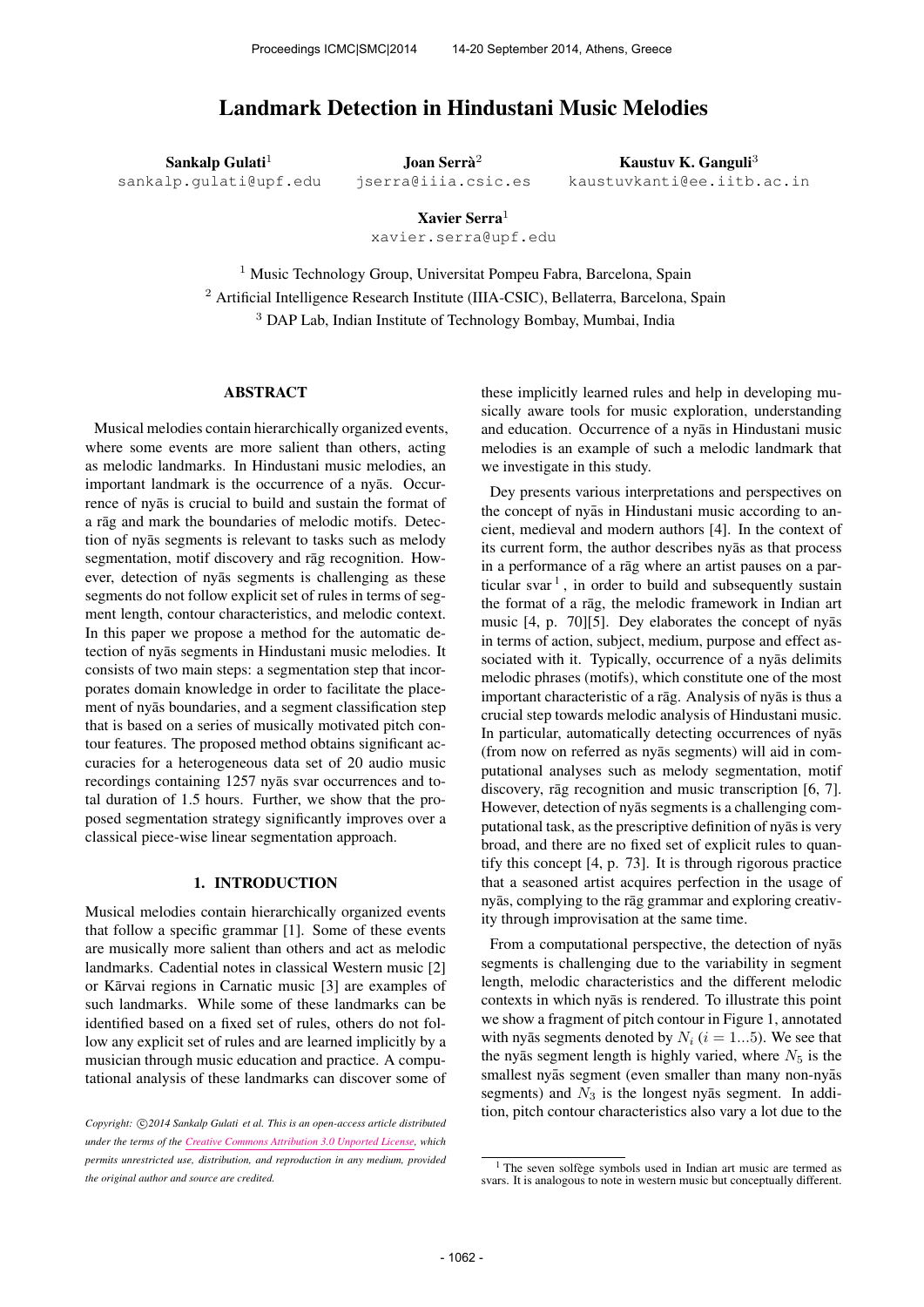

**Figure 1.** Fragment of a pitch contour showing nyas segments denoted by  $N_i$  ( $i = 1...5$ )

presence of alankars<sup>2</sup>. The pitch characteristics of a segment depends on the rāg and scale degree of the nyās, and adds further complexity to the task [8]. For example, in Figure 1,  $N_1$  and  $N_3$  have a small pitch deviation from the mean svar frequency, whereas,  $N_2$  and  $N_4$  have significant pitch deviation (close to 100 cents in  $N_5$ ). Large pitch deviations also pose a challenge in segmentation process. Further, melodic context such as the relative position with respect to a non-voiced or long melodically constant region plays a crucial role in determining a nyās segment. Because of these factors the task of nyas segment detection becomes challenging and requires sophisticated learning techniques together with musically meaningful domain specific features.

In computational analysis of Indian art music, nyas segment detection has not received much attention in the past. To the best of our knowledge, only one study with the final goal of spotting melodic motifs has indirectly dealt with this task [9]. In it, the authors considered performances of a single rag and focused on a very specific ny as svar, corresponding to a single scale degree: the fifth with respect to the tonic, the 'Pa' svar. This svar is considered as one of the most stable svars, and has minimal pitch deviations. Thus, focusing on it oversimplified the methodology developed in [9] for nyas segment detection.

A related topic is the detection of specific alankars and characteristic phrases (also referred as *Pakads*) in melodies in Indian art music [10, 11, 12, 13]. These approaches typically exploit pattern recognition techniques and a set of pre-defined melodic templates. A nearest neighbors classifier with a similarity measure based on dynamic time warping (DTW) is a common method to detect patterns in melodic sequences [11, 12]. In addition, it is also the most accurate [14] and extensively used approach for time series classification in general (cf. [15]). Notice that the concept of landmark has been used elsewhere, with related but different notions and purposes. That is the case with time series similarity [16], speech recognition [17, 18], or audio identification [19].

In this paper, we propose a method for detecting occurrences of nyās svar in Hindustani music melodies. The proposed method consists of two main steps: segmentation based on domain knowledge, and segment classification based on a set of musically motivated pitch contour features. There are three main reasons for selecting this approach over a standard pattern detection technique (for



Figure 2. Block diagram of the proposed approach.

example DTW). First, the pitch contour of a nyas segment obeys no explicit patterns, hence the contour characteristics have to be abstracted. Second, information regarding the melodic context of a segment can be easily interpreted in terms of discrete features. Third, we aim to measure the contribution of a specific feature in the overall classification accuracy (for example, if contour variance and length are the most important features for the classification). This is important in order to corroborate the results obtained from such data driven approaches to that from musicological studies.

The structure of the remainder of the paper is as follows. In Section 2 we present our proposed method for melody segmentation and for detection of nyas segments. In Section 3 we describe our experimental setup, which includes description of the data set and measures used for evaluation, the ground truth annotation procedure, and brief discussion on few baseline methods. In Section 4 we present and discuss the results of our experiments. Finally, in Section 5, we provide some conclusions and directions for future work.

# 2. METHOD

#### 2.1 Predominant Pitch Estimation & Representation

The proposed method is comprised of four main blocks (Figure 2): predominant pitch estimation and representation, segmentation, feature extraction, and segment classification and fusion. For estimating pitch of the the predominant melodic source  $3$  we use the method by Sala-

<sup>2</sup> Characteristic pitch movements acting as ornaments during a svar rendition

<sup>&</sup>lt;sup>3</sup> This task is also referred as predominant melody extraction in various contexts within Music Information Research.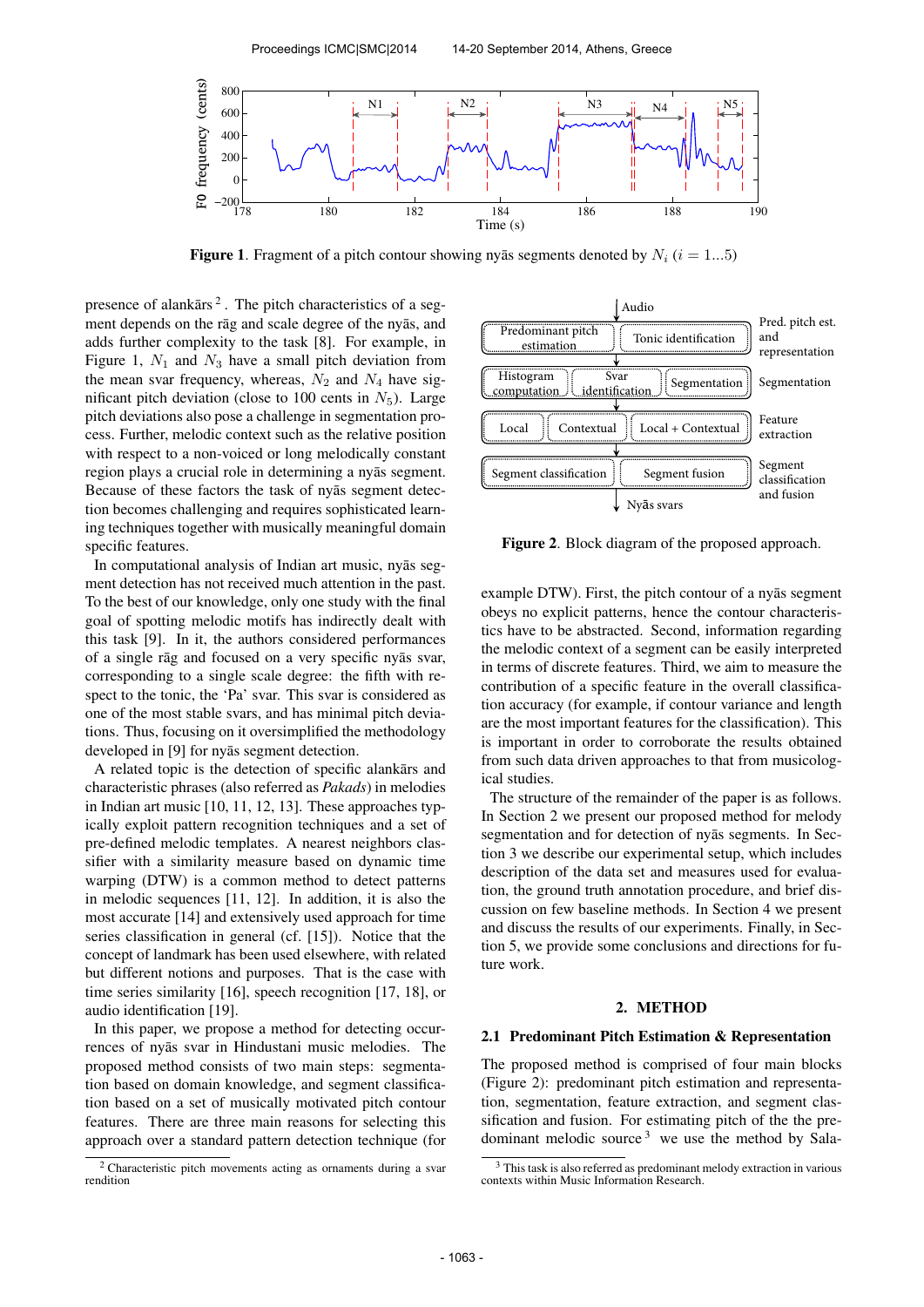

Figure 3. Fragment of a pitch contour containing a nyas segment  $(T_1 - T_9)$ , where  $T_i$ s denote time stamps and  $S_n$ s denote mean svar frequencies. The pitch deviation within the nyas segment  $(T_1 - T_9)$  is almost 100 cents  $(T_5 - T_6)$ .

mon & Gómez  $[20]$ , which scored very favorably in an international evaluation campaign featuring a variety of musical genres, including Indian art music<sup>4</sup>. For the pitch representation to be musically meaningful, we convert the pitch values to cents, normalized by the tonic frequency of the lead artist. Tonic of the lead artist is extracted automatically using the approach proposed by Gulati [21]. In a comparative evaluation of different tonic identification approaches for Indian art music, this approach consistently performed better for a variety of music material within Indian art music [22]. For both predominant pitch estimation and tonic identification we use the implementations available in Essentia [23], an open-source C++ library for audio analysis and content-based music information retrieval.

#### 2.2 Segmentation

Nyas segment is a rendition of a single svar and the aim of the segmentation process is to detect the svar boundaries. However, svars contain different alankars as discussed before where pitch deviation with respect to the mean svar frequency can go roughly up to 200 cents. This characteristic of a svar in Hindustani music poses a challenge to segmentation. To illustrate this, in Figure 3 we present an example of a nyās segment (between  $T_1 - T_9$ , centered around mean svar frequency  $S_n = 990$  cents). The pitch deviation in this nyas segment with respect to the mean svar frequency reaches almost 100 cents (between  $T_5-T_6$ ). Note that the reference frequency, i.e. 0 cent is the tonic pitch of the lead singer.

We experiment with two different methods for segmenting melodies: piece-wise linear segmentation (PLS), a classical, generic approach used for the segmentation of time series data [24], and our proposed method, which incorporates domain knowledge to facilitate the detection of nyas boundaries. For PLS we use a bottom-up segmentation strategy as described in [24]. Bottom-up segmentation methods involve computation of residual error incrementally for each sample of time series. When the residual error satisfies a pre-defined criterion a new segment is created. Out of the two typical criteria used for segmentation, namely average and maximum error, we choose the latter because, ideally, a new segment should be created as soon as the



Figure 4. Normalized octave folded pitch histogram used for estimating mean svar frequencies. Estimated mean svar frequencies are indicated by circles.

melody progresses from one svar to the other. In order to select the optimal value of the allowed maximum error, which we denote by  $\epsilon$ , we iterated over four different values and chose the one which resulted in the best performance. Specifically, for  $\epsilon = \{10, 25, 50, 75\}$ ,  $\epsilon = 75$  cents yielded the best performance (we rejected  $\epsilon > 100$  cents in early experimentation stages because few svars of a rag are separated by an interval of 100 cents and, therefore, the segmentation output was clearly unsatisfactory).

To make the segmentation process robust to pitch deviations, we propose a method based on empirically-derived thresholds. Unlike PLS, our proposed method computes a pitch histogram and uses that to estimate mean svar frequencies before the computation of residual error. This allows us to compute the residual error with respect to the mean svar frequency instead of computing it with respect to the previous segment boundary, as done in PLS. In this way our proposed method utilizes the fact that the time series being segmented is a pitch contour where the values of the time series hover around mean svar frequencies. The mean svar frequencies for an excerpt are estimated as the peaks of the histogram computed from the estimated pitch values. An octave folded pitch histogram is computed using a 10 cent resolution and subsequently smoothened using a Gaussian window with a variance of 15 cents. Only the peaks of the normalized pitch histogram which have at least one peak-to-valley ratio greater than 0.01 are considered as svar locations. As peaks and valleys we simply take all local maximas and minimas over the whole histogram. In Figure 4 we show an example of an octave folded normalized pitch histogram used for estimating mean svar frequencies. The estimated mean svar frequencies are indicated by circles. We notice that the pitch values corresponding to a svar span a frequency region and not a single value.

After we estimate mean frequencies of all the svars in a piece, we proceed with their refinement. For the  $n$ -th svar  $S_n$ , we search for contiguous segments within a deviation of  $\varepsilon$  from  $S_n$ , that is,  $|S_n - P_i| < \varepsilon$ , for  $i \in [1, N]$ , where  $P_i$  is the fundamental frequency value (in cents) of the *i*-th sample of a segment of length N. In Figure 3, this corresponds to segments  $[T_1, T_2]$ ,  $[T_3, T_4]$ , and  $[T_7, T_8]$ .

Next, we concatenate two segments  $[T_a, T_b]$  and  $[T_e, T_f]$ if two conditions are met:

1. 
$$
P_i - S_n < \rho_1
$$
 and  $S_n - P_i < \rho_2$ , for  $i \in [T_b, T_e]$ ,

<sup>4</sup> [http://nema.lis.illinois.edu/nema\\_out/](http://nema.lis.illinois.edu/nema_out/mirex2011/results/ame/indian08/summary.html)

[mirex2011/results/ame/indian08/summary.html](http://nema.lis.illinois.edu/nema_out/mirex2011/results/ame/indian08/summary.html)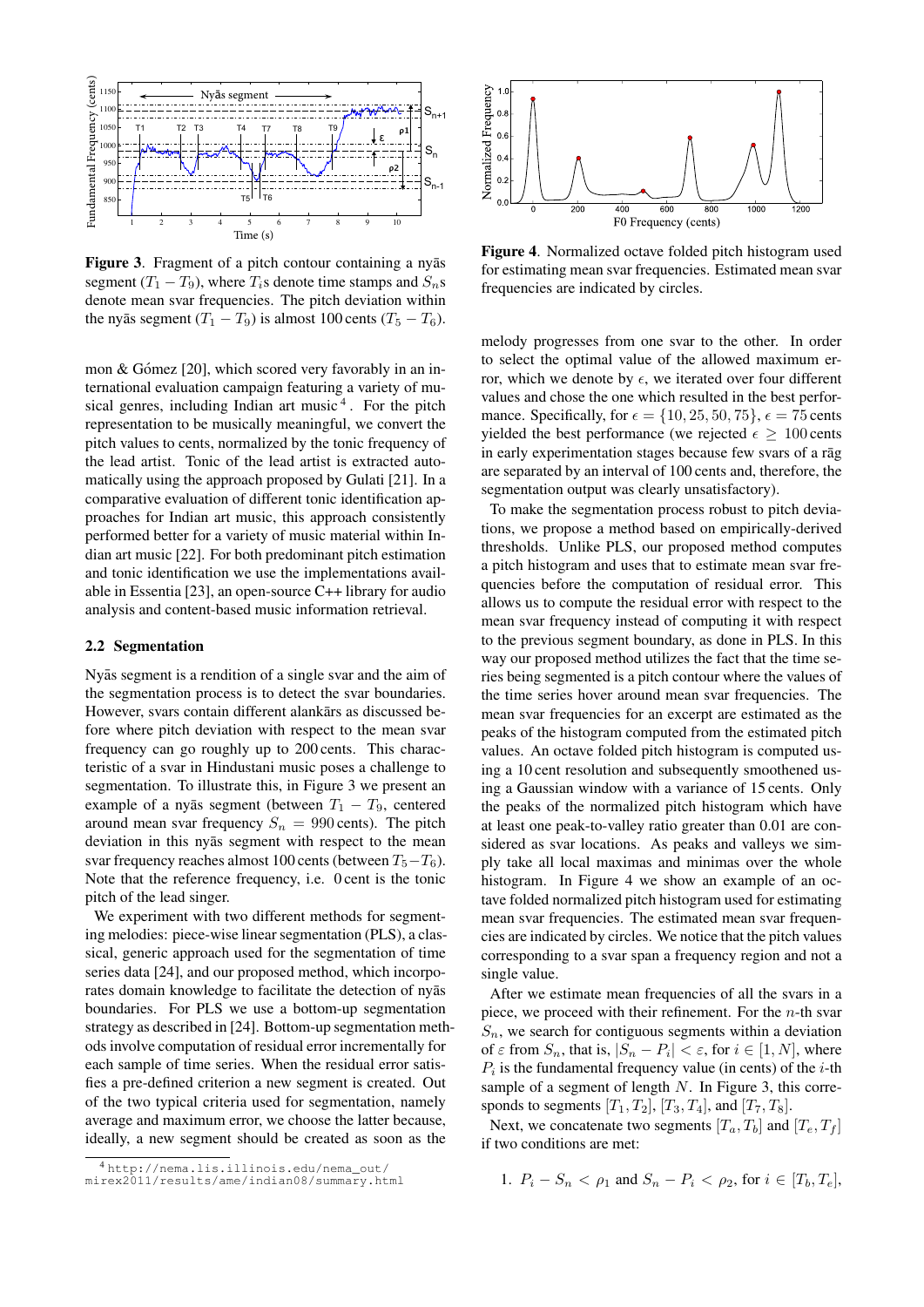where  $\rho_1 = S_{n+1} - S_n + \varepsilon$  and  $\rho_2 = S_n - S_{n-1} + \varepsilon$ .

2.  $T_c - T_d < \delta$ , where  $\delta$  is a temporal threshold and  $[T_c, T_d]$  is a segment between  $T_b, T_e$  such that  $|S_m |P_i| < \varepsilon$  for  $i \in [T_c, T_d]$  for  $m \in [S_{n-1}, S_{n+1}]$  and  $m \neq n$ .

In simple terms, we concatenate two segments if the fundamental frequency values between them do not deviate a lot (less than  $\rho_1$  and  $\rho_2$ ) and the time duration of the melody in close vicinity (less than  $\epsilon$ ) of neighboring svars is not too large (less than  $\delta$ ). We repeat this process for all svar locations. In our experiments, we use  $\varepsilon = 25$  cents and  $\delta = 50$  ms, which were empirically obtained. In the example of Figure 3, we see that the two conditions apply for segments  $[T_1, T_2]$  and  $[T_3, T_4]$ , and not for  $[T_3, T_4]$  and [ $T_7, T_8$ ] because  $T_6 - T_5 > \delta$ . Notice that we can already derive a simple binary flatness measure  $\nu$  for  $[T_a, T_b]$ ,  $\nu =$ 1 if  $|S_n - P_i| < \epsilon$  for  $i \in [T_a, T_b]$  for any n and  $\nu = 0$ otherwise.

### 2.3 Feature Extraction

We extract musically motivated melodic features for segment classification, which resulted out of discussions with musicians. For every segment, three sets of melodic features are computed: local features (L), which capture the pitch contour characteristics of the segment, contextual features (C), which capture the melodic context of the segment, and a third set combining both of them (L+C) in order to analyze if they complement each other. Initially, we considered 9 local features and 24 contextual features:

- Local Features: segment length, mean and variance of the pitch values in a segment, mean and variance of the differences in adjacent peak locations of the pitch sequence in a segment, mean and variance of the peak amplitudes of the pitch sequence in a segment, temporal centroid of the pitch sequence in a segment normalized by its length, and the above-mentioned flatness measure  $\nu$  (we use the average segmentation error for the case of PLS).
- Contextual Features: segment length normalized by the length of the longest segment within the same breath phrase <sup>5</sup>, segment length normalized by the length of the breath phrase, length normalized with the length of the previous segment, length normalized by the length of the following segment, duration between the ending of the segment and succeeding silence, duration between the starting of the segment and preceding silence, and all the local features of the adjacent segments.

However, after preliminary analysis, we reduced these features to 3 local features and 15 contextual features. As local features we selected length, variance, and flatness measure  $(v)$ . As contextual features we selected all of them except the local features of the posterior segment. This feature selection was done manually, performing different preliminary experiments with a subset of the data, using different combinations of features and selecting the ones that yielded the best accuracies.

#### 2.4 Classification and Segment Fusion

Each segment obtained in Section 2.2 is classified into nyas or non-nyās based on the extracted features of Section 2.3. To demonstrate that the predictive power of the considered features is generic and independent of a particular classification scheme, we employ five different algorithms exploiting diverse classification strategies [25]: trees (Tree),  $K$  nearest neighbors (KNN), naive Bayes (NB), logistic regression (LR), and support vector machines with a radial basis function kernel (SVM). We use the implementations available in scikit-learn [26], version 0.14.1. We use the default set of parameters with few exceptions in order to avoid over-fitting and to compensate for the uneven number of instances per class. Specifically, we set minsamples\_split=10 for Tree, fit\_prior=False for NB, n\_neighbors=5 for KNN, and for LR and SVM class weight='auto'.

For out-of-sample testing we implement a cross-fold validation procedure. We split the data set into folds that contain an equal number of nyas segments, the minimum number of nyās segments in a musical excerpt (7 in our case). Furthermore, we make sure that no instance from the same artist and rāg is used for training and testing in the same fold.

After classification, boundaries of nyas and non-nyas segments are obtained by merging all the consecutive segments with the same segment label. During this step, the segments corresponding to the silence regions in the melody, which were removed during classification, are regarded as non-nyas segments. ¯

#### 3. EXPERIMENTAL SETUP

### 3.1 Music Collection and Annotations

The music collection used for evaluation consists of 20 audio music recordings of total duration of 1.5 hours, all of which are vocal alap performances of Hindustani music.  $\bar{A}$ laps are unmetered melodic improvisational sections, usually performed as the opening of a raga rendition. We selected only alap performances because the concept of nyās is emphasized in these sections during a rāg rendition. Of the 20 recordings, 15 are polyphonic commerciallyavailable audio recordings compiled as a part of the Comp-Music project <sup>6</sup> [27]. The other 5 audio recordings in the data set are monophonic in-house studio recordings of the alaps sung by a professional singer of Hindustani music. The in-house audio recordings are available under creative commons (CC) license in Freesound<sup>7</sup>. In total we have performances by 8 artists in 16 different rāgs. In order avoid over-fitting of the learned model it is important to include different artists and rags as the ny as characteristics highly depend on these aspects [4].

 $5$  Melody segment between consecutive breaths of a singer. We consider every unvoiced segment (i.e., a value of 0 in the pitch sequence) greater than 100 ms as breath pause.

<sup>6</sup> http://compmusic.upf.edu/corpora

<sup>7</sup> http://www.freesound.org/people/sankalp/packs/12292/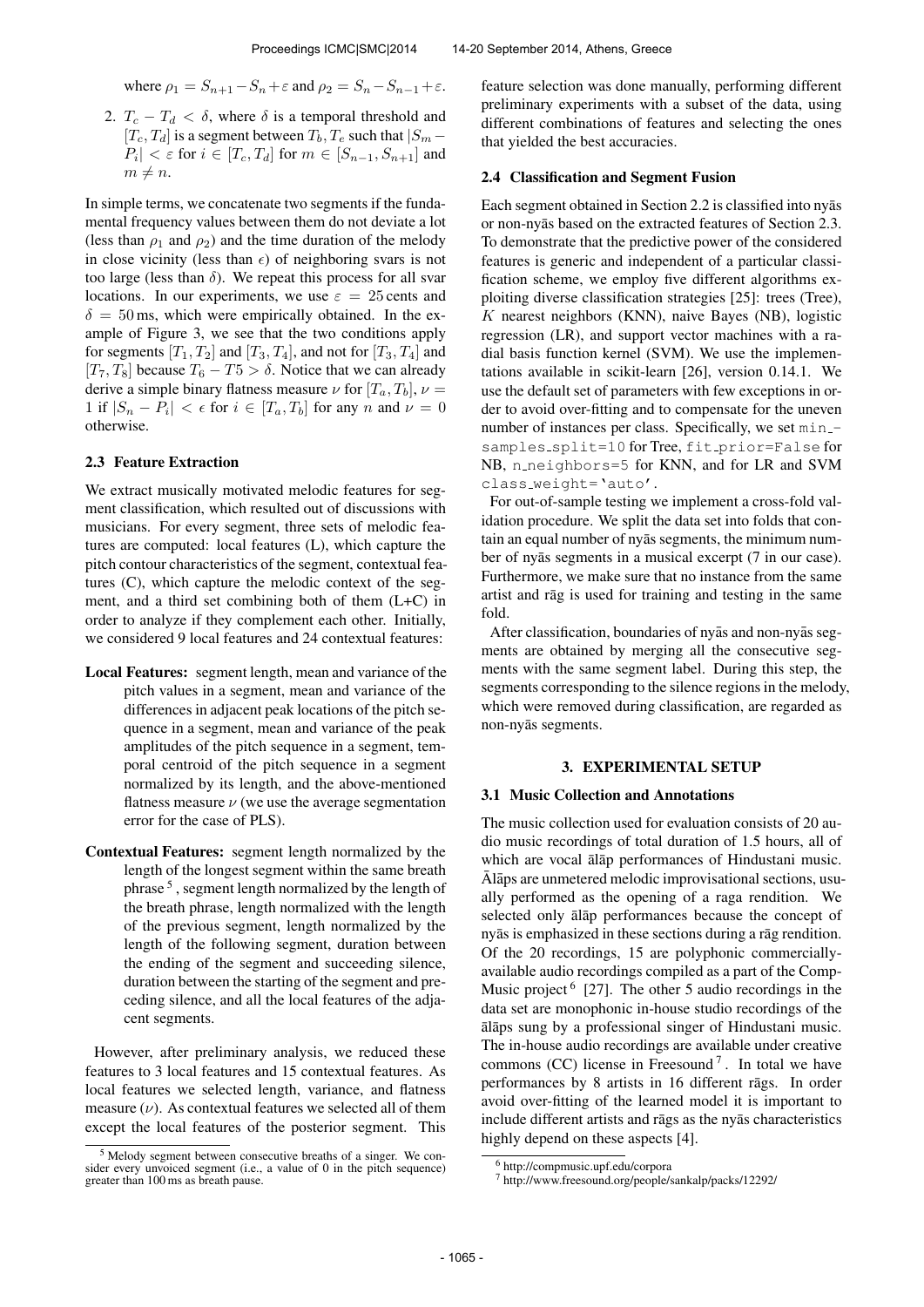Nyas segments were annotated by a performing artist of Hindustani music (vocalist) who has received over 15 years of formal musical training. The musician marked all the nyās segment boundaries and labeled them appropriately. After annotation, we obtained 1257 nyas svar segments. The duration of these segments vary from 150 ms to 16.7 s with a mean of 2.46 s and median of 1.47 s.

## 3.2 Evaluation Measures and Statistical Significance

For the evaluation of nyas boundary annotations we use hit rates as in a typical music structure boundary detection task [28]. While calculating hit rate, segment boundaries are considered as correct if they fall within a certain threshold of a boundary in the ground-truth annotation. Using matched hits, we compute standard precision, recall, and F-score for every fold and average them over the whole data set. The choice of a threshold however depends on the specific application. Due to the lack of scientific studies on the just noticeable differences of nyas svar boundaries, we computed results using an arbitrary selected threshold of 100 ms. Label annotations are evaluated using standard pairwise frame clustering method as described in [29]. Frames with same duration as threshold value for the boundary evaluation (i.e. 100 ms) are considered while computing precision, recall, and F-score. For assessing statistical significance we use the Mann-Whitney U test [30] with  $p < 0.05$  and assuming an asymptotic normal distribution of the evaluation measures. To compensate for multiple comparisons we apply the Holm-Bonferroni method [31], a powerful method that also controls the so-called familywise error rate. Thus, we end up using a much more stringent criteria than  $p < 0.05$  for measuring statistical significance.

# 3.3 Baselines

Apart from reporting the accuracies for the proposed method and its variants, we compare against some baseline approaches. In particular, we consider DTW together with a KNN classifier  $(K = 5)$ . For every segment, we compute its distance from all other segments and assign a label to it based on the labels of its  $K$  nearest neighbors, using majority voting. As the proposed method also exploits contextual information, in order to make the comparison more meaningful, we consider the adjacent segments in the distance computation with linearly interpolated values in the region corresponding to the segment. For comparing with the variant of the proposed method that uses a combination of the local and contextual features, we consider adjacent segments together with the actual segment in the distance computation. As this approach does not consider any features, it will help us in estimating the benefits of extracting musically-relevant features from nyas segments.

In addition, to quantify the limitations of the adopted evaluation measures, we compute a few random baselines. The first one (RB1) is calculated by randomly planting boundaries (starting at 0 s) according to the distribution of inter boundary intervals obtained using the ground-truth annotations. For each segment we assign the labels 'nyās' with a a priory probability (same for all excerpts) computed using

ground truth annotations of the whole data set. The second one (RB2) is calculated by planting boundaries (starting at 0 s) at even intervals of 100 ms and assigning class labels as in RB1. Finally, the third one (RB3) considers the exact ground-truth boundaries and assigns the class labels randomly as in RB1 and RB2. Thus, with RB3 we can directly assess the impact of the considered classification algorithms. We found that RB2 achieves the best accuracy and therefore, for all the following comparisons we only consider RB2.

# 4. RESULTS AND DISCUSSION

We evaluate two tasks, nyās segment boundary annotation, and nyās and non-nyās segment label annotation. For both the tasks, we report results obtained using two different segmentation methods (PLS and the proposed segmentation method), five classifiers (Tree, KNN, NB, LR, SVM), and three set of features (local (L), contextual(C) and local together with contextual (L+C)). In addition, we report results obtained using a baseline method (DTW) and a random baseline (RB2).

In Table 1 we show the results of nyas boundary annotations. First, we see that every variant performs significantly better than the best random baseline. RB2 yields an F-score of 0.184 while the worst variant tested reaches 0.248. Next, we see that the proposed method achieves a notably higher accuracy compared to the DTW baseline. Such difference is found to be statistically significant, with the only exception of the NB classifier. For a given feature set, the performance differences across classifiers are not statistically significant. The only exceptions are Tree and NB, which yield relatively poor and inconsistent performances over different feature sets. We opted to not consider these two classifiers in the following comparisons. Among feature sets, the performance differences are not statistically significant between PLS variants (Table 1, top rows), whereas for the case of the proposed segmentation method (Table 1, bottom rows), we find that the local features perform significantly better than the contextual features and their combination does not yield consistent improvements. Finally, we see that the best results are obtained using the proposed segmentation method together with the local features, with a statistically significant difference to its competitors. Furthermore, the worst accuracy obtained using the proposed segmentation method is notably higher than the best accuracy using PLS method, again with a statistically significant difference.

In Table 2 we show the results for ny $\bar{a}$ s and non-ny $\bar{a}$ s label annotations. Basically, we can draw similar conclusions as with Table 1: (1) all method variants perform significantly better than the random baselines, (2) all the proposed method variants yield significant accuracy increments over the DTW baseline, and (3) no statistically significant differences between classifiers (with the aforementioned exceptions). In label annotations, unlike the boundary annotations, we find that though the local features perform better than the contextual features, the differences are not statistically significant for all the proposed method variants. Furthermore, we also see that the proposed seg-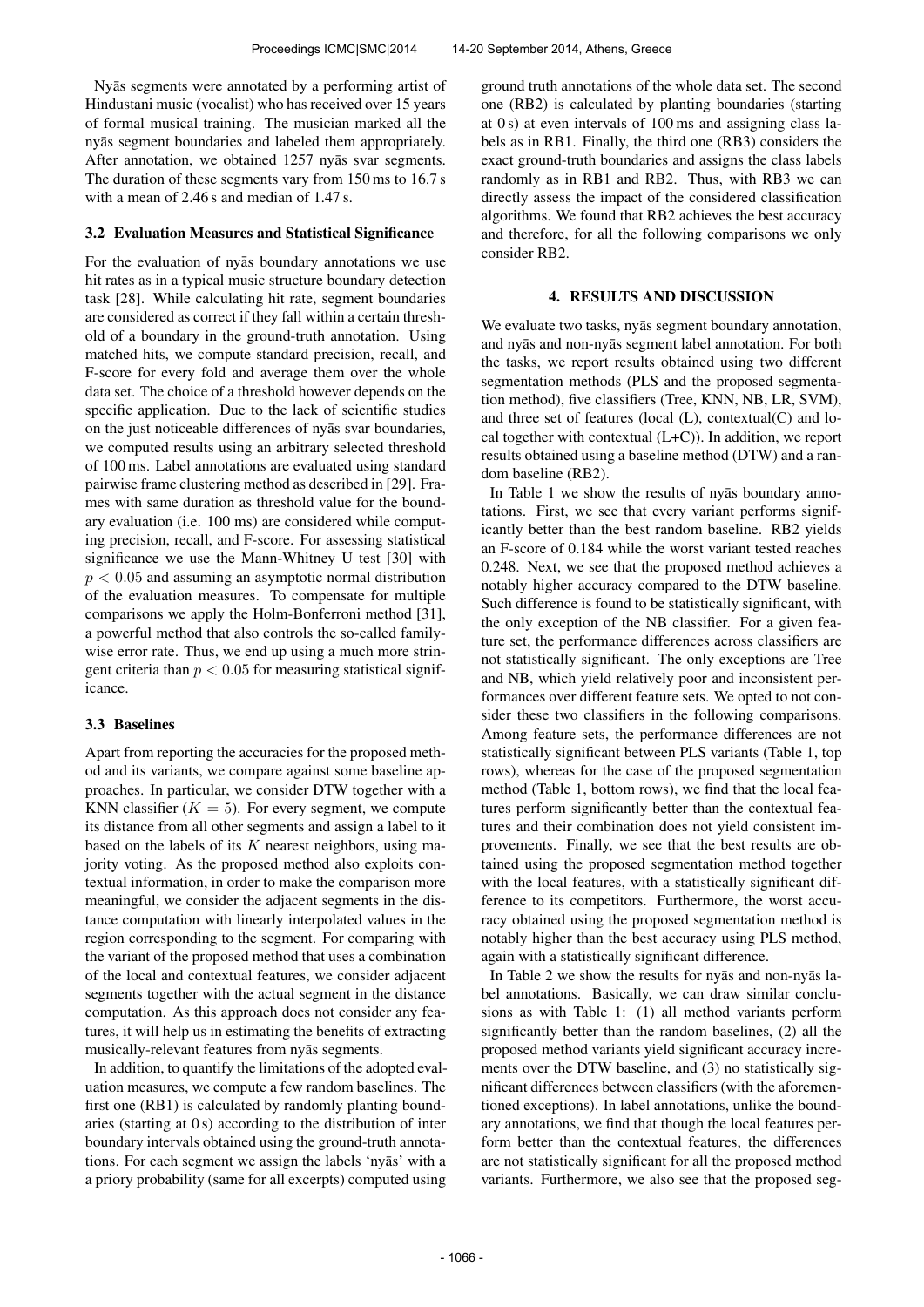|                | Feat. DTW Tree KNN NB LR SVM                                                  |  |  |  |
|----------------|-------------------------------------------------------------------------------|--|--|--|
| $A \mid$       | L   $0.356$   $0.407$ 0.447 0.248 0.449 0.453                                 |  |  |  |
|                | C   $0.284$   $0.394$ 0.387 0.383 0.389 0.406                                 |  |  |  |
|                | L+C 0.289 0.414 0.426 0.409 0.432 0.437                                       |  |  |  |
| B <sub>1</sub> | L   $0.524$   0.672 0.719 0.491 0.736 0.749                                   |  |  |  |
|                | C   0.436   0.629    0.615    0.641    0.621    0.673                         |  |  |  |
|                | L+C $\vert 0.446 \vert 0.682 \vert 0.708 \vert 0.591 \vert 0.725 \vert 0.735$ |  |  |  |

Table 1. F-scores for nyas boundary detection using PLS method (A) and the proposed segmentation method (B). Results are shown for different classifiers (Tree, KNN, NB, LR, SVM) and local (L), contextual (C) and local together with contextual (L+C) features. DTW is the baseline method used for comparison. F-score for the random baseline obtained using RB2 is 0.184.

|  | Feat. DTW Tree KNN NB LR SVM                                                        |  |  |  |
|--|-------------------------------------------------------------------------------------|--|--|--|
|  | L   $0.553$   0.685 0.723 0.621 0.727 0.722                                         |  |  |  |
|  | A $\vert$ C $\vert$ 0.251 0.639 0.631 0.690 0.688 0.674                             |  |  |  |
|  | L+C 0.389 0.694 0.693 0.708 0.722 0.706                                             |  |  |  |
|  | L 0.546 0.708 0.754 0.714 0.749 0.758                                               |  |  |  |
|  | $B \begin{bmatrix} C & 0.281 & 0.671 & 0.611 & 0.697 & 0.689 & 0.697 \end{bmatrix}$ |  |  |  |
|  | L+C $\vert 0.332 \vert 0.672 \vert 0.710 \vert 0.730 \vert 0.743 \vert 0.731$       |  |  |  |

Table 2. F-scores for nyās and non-nyās label annotations task using PLS method (A) and the proposed segmentation method (B). Results are shown for different classifiers (Tree, KNN, NB, LR, SVM) and local (L), contextual (C) and local together with contextual (L+C) features. DTW is the baseline method used for comparison. The best random baseline F-score is 0.153 obtained using RB2.

mentation method consistently performs better than PLS. However, the differences are not statistically significant.

In addition, we also investigate per-class accuracies for label annotations. We find that the performance for nyas segments is considerably better than non-nyas segments. This could be attributed to the fact that even though the segment classification accuracy is balanced across classes, the differences in segment length of nyas and non-nyas segments (nyas segments being considerably longer than non-nyās segments) can result in more number of matched pairs for nyās segments.

In general, we see that the proposed segmentation method improves the performance over PLS method in both tasks, wherein the differences are statistically significant in the former case. Furthermore, the local feature set, when combined with the proposed segmentation method, yields the best accuracies. We also find that the contextual features do not complement the local features to further improve the performance. However, interestingly, they perform reasonably good considering that they only use contextual information.

# 5. CONCLUSIONS AND FUTURE WORK

We proposed a method for detecting nyas segments in melodies of Hindustani music. We divided the task into two broad steps: melody segmentation and segment classification. For melody segmentation we proposed a method which incorporates domain knowledge to facilitate nyas boundary annotations. We evaluated three feature sets: local, contextual and the combination of both. We showed that the performance of the proposed method is significantly better compared to a baseline method using standard dynamic time warping based distance and a K nearest neighbor classifier. Furthermore, we showed that the proposed segmentation method outperforms a standard approach based on piece-wise linear segmentation. A feature set that includes only the local features was found to perform best. However, we showed that using just the contextual information we could also achieve a reasonable accuracy. This indicates that nyas segments have a defined melodic context which can be learned automatically. In the future we plan to perform this task on Bandish performances, which is a compositional form in Hindustani music. We also plan to investigate other melodic landmarks and different evaluation measures for label annotations.

## Acknowledgments

This work is partly supported by the European Research Council under the European Union's Seventh Framework Program, as part of the CompMusic project (ERC grant agreement 267583). J.S. acknowledges 2009-SGR-1434 from Generalitat de Catalunya, ICT-2011-8-318770 from the European Commission, JAEDOC069/2010 from CSIC, and European Social Funds.

#### 6. REFERENCES

- [1] A. D. Patel, *Music, language, and the brain*. Oxford, UK: Oxford University Press, 2007.
- [2] W. S. Rockstro, G. Dyson, W. Drabkin, H. S. Powers, and J. Rushton, "Cadence," in *Grove music online*, L. Macy, Ed. Oxford University Press, 2001.
- [3] P. Sambamoorthy, *South Indian music vol. I-VI*. The Indian Music Publishing House, 1998.
- [4] A. K. Dey, *Nyāsa in rāga: the pleasant pause in Hindustani music*. Kanishka Publishers, Distributors, 2008.
- [5] K. K. Ganguli, "How do we 'see' & 'say' a raga: a perspective canvas," *Samakalika Sangeetham*, vol. 4, no. 2, pp. 112–119, 2013.
- [6] G. K. Koduri, S. Gulati, P. Rao, and X. Serra, "Rāga recognition based on pitch distribution methods," *Journal of New Music Research*, vol. 41, no. 4, pp. 337– 350, 2012.
- [7] P. Rao, J. C. Ross, K. K. Ganguli, V. Pandit, V. Ishwar, A. Bellur, and H. A. Murthy, "Classification of Melodic Motifs in Raga Music with Time-series Matching," *Journal of New Music Research*, vol. 43, no. 1, pp. 115–131, Jan. 2014.